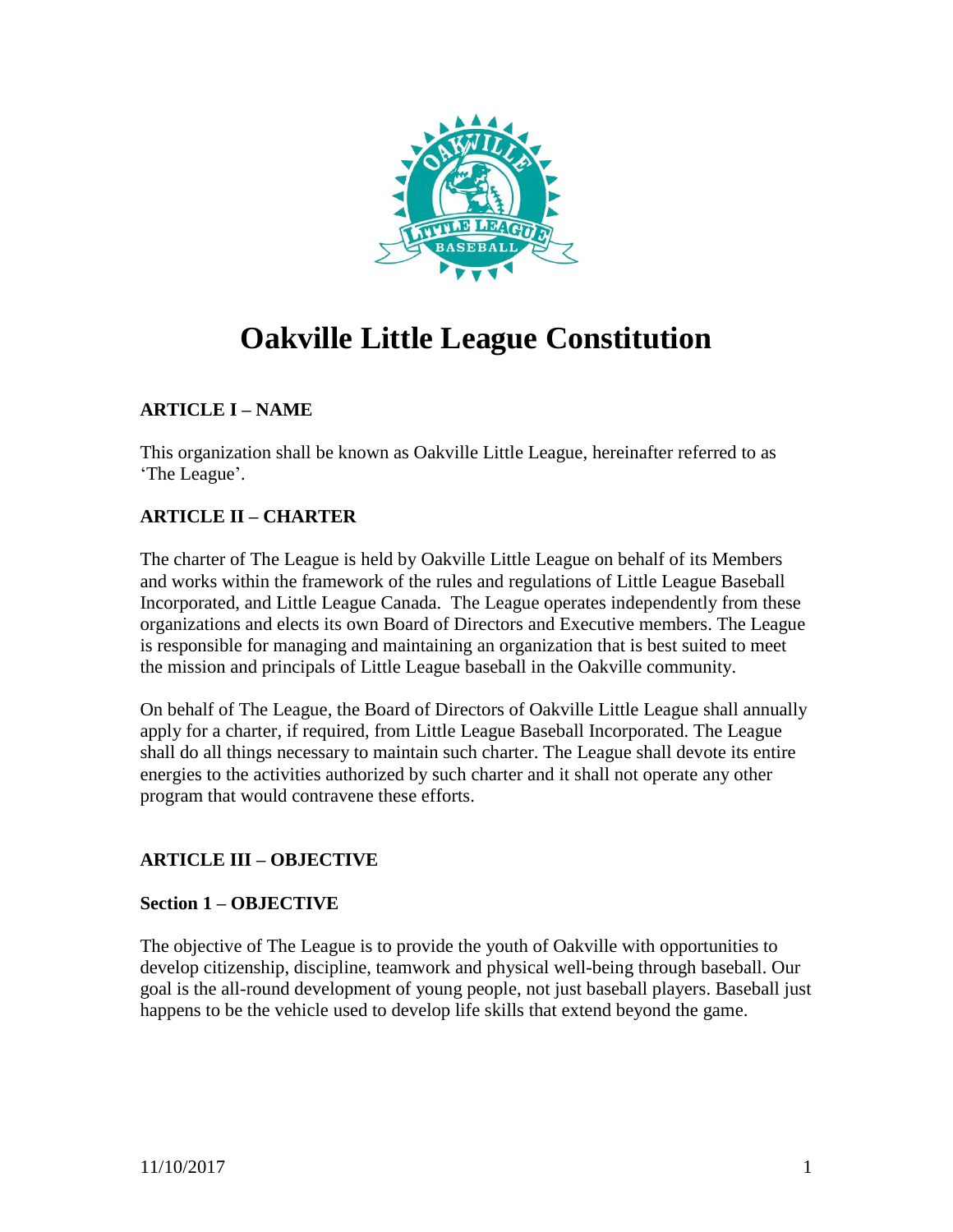# **Section 2 – APPROACH**

To achieve this objective, The League will provide supervised baseball programs under the Rules and Regulations of Little League Baseball Incorporated, and Little League Canada. All League Members shall bear in mind that the attainment of exceptional athletic skill or the winning of games is secondary, and the moulding of future citizens is of prime importance.

## **Section 3 – NOT-FOR-PROFIT STATUS**

The League shall operate exclusively as a not-for-profit educational organization providing supervised programs of recreational and competitive baseball. No part of the earnings shall benefit any private shareholder or individual. The only exception being The League's Umpires and the Umpire Scheduler.

# **ARTICLE IV – MEMBERSHIP**

#### **Section 1 – ELIGIBILITY**

Any person sincerely interested in active participation to affect the objective of The League may become a member.

#### **Section 2 – MEMBERSHIP CLASSIFICATIONS**

There shall be the following classes of Members:

- (a) **Player Members** Any player candidate meeting the requirements of Little League Regulation IV shall be eligible to participate in little league baseball. Player Members shall have no rights, duties, or obligations in the management or in the property of The League, with the exception of those players who have reached the legal age of majority in which case they will be classified as a Regular Member of The League.
- (b) **Regular Members** Any person, who has reached the legal age of majority, and is actively engaged in the operation of the league within that given year or is the parent(s) and or legal guardian(s) of a Player Member within that given year or the subsequent year will be deemed to be a Regular Member. All Board Members, Executive Members, Committee Members, Coaches and Volunteers, who have reached the legal age of majority must be active Regular Members in good standing. Only Regular Members in good standing are eligible to vote at General Membership meetings.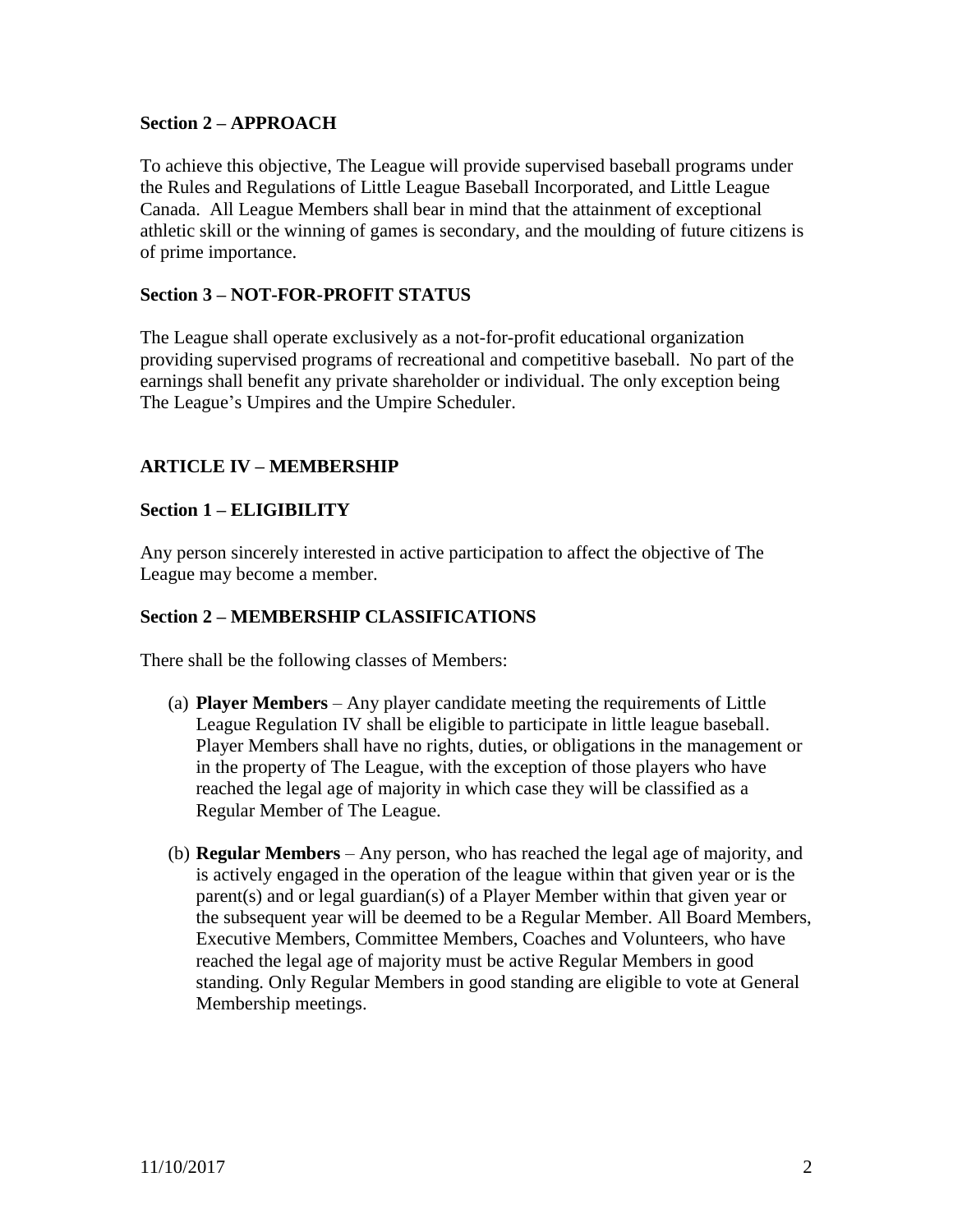# **Section 3 – MEMBERS IN GOOD STANDING**

A Regular Member will be determined to be in Good Standing if they paid in full their children(s) and or legal guardian(s) Registration Fees for that given year or the subsequent year or served as a Board Member, Executive Member, Committee Member, Coach or Volunteer who gives on average a minimum of 2-3 hours per week to The League.

# **Section 3 – SUSPENSION AND/OR TERMINATION OF MEMBERSHIP**

Membership may be terminated by resignation or action of the Board of Directors as follows:

- (a) The Board of Directors, by a two-thirds vote of those present at any duly constituted meeting, shall have the authority to discipline, suspend or terminate the membership of any Member when the conduct of such person is considered detrimental to the best interests of The League. The Member involved shall be notified of such meeting, informed of the general nature of the conduct and given the opportunity to appear at the meeting to defend their conduct.
- (b) The Board of Directors shall, give notice to the parent(s) and/or legal guardian(s) of the player and the manager/coach of the team of which the player is a member. The said manager/coach shall appear in the capacity of an advisor with the player before the Board of Directors or a duly appointed committee of the Board of Directors. The player's parent(s) and/or legal guardian(s) shall also be present. The Board of Directors shall have full power to suspend or revoke such player's right to future participation in The League.
- (c) If the above Member (A) or the parent(s) and/or legal guardian(s), in the case of a Player Member (B), do not agree with the decision of the Board of Directors or the duly appointed committee of the Board of Directors, they may submit in writing, an appeal along with a \$50.00 cheque. The appeal must be submitted within 24 hours of the decision. The appeal must be submitted to the President of The League. The President will then convene a panel of three neutral parties e.g. another Little League Association's President, a Little League District 1 Official, etc. who will review the appeal and advise the Board on the matter. In the event of a successful appeal the member will receive their money back. All rulings of the Board at this point will be final.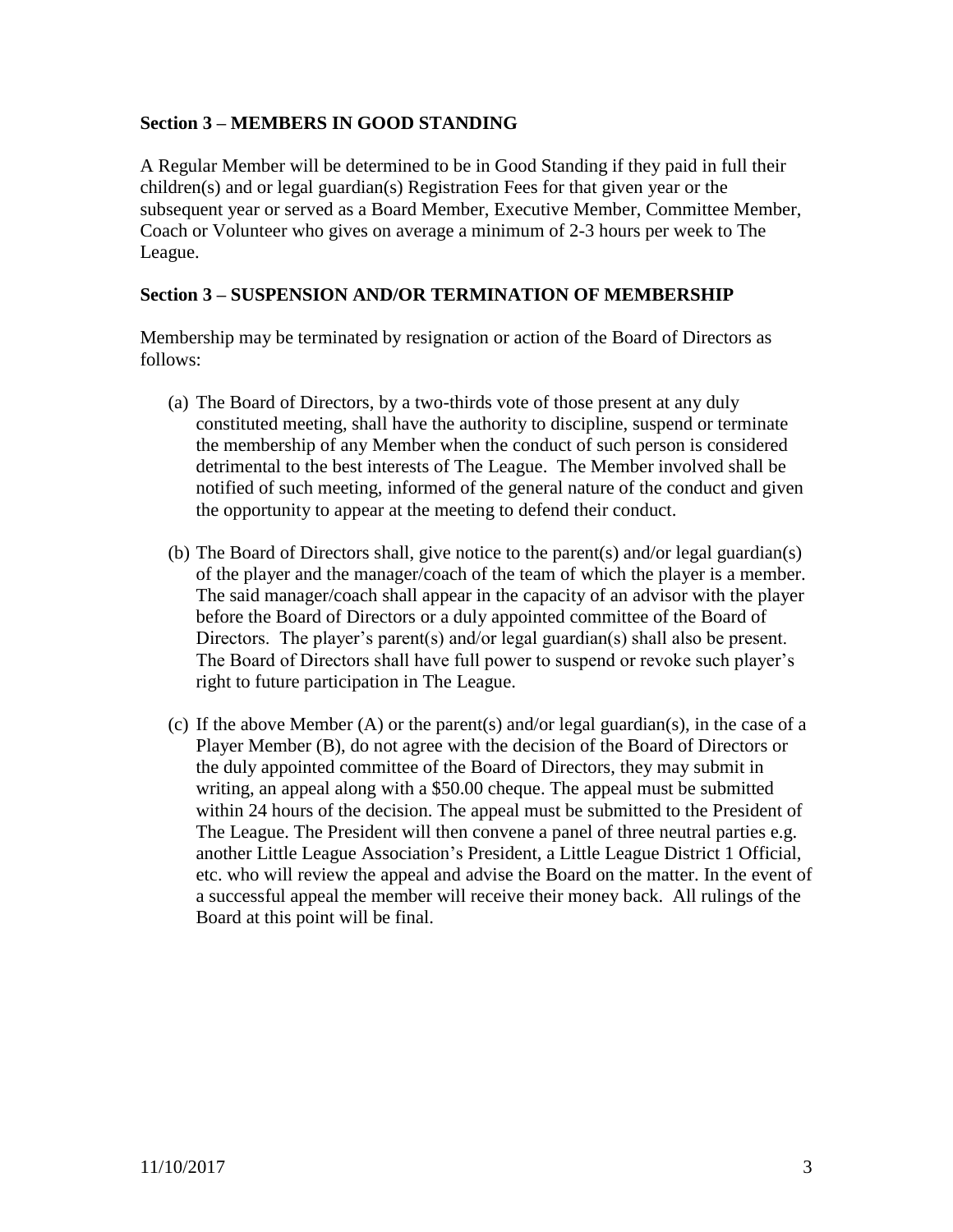# **ARTICLE V – BOARD OF DIRECTORS AND EXECUTIVE COMMITTEE**

# **Section 1 – COMPOSITION OF THE BOARD OF DIRECTORS**

The Board of Directors shall consist of a minimum number of seven (7) Directors; a President, Vice President, Treasurer and four (4) Directors-at-Large.

The Directors shall upon election immediately enter upon the performance of their duties and shall continue in office until the end of their term or until their successors have been elected, whichever should come first.

The number of Directors, as set forth at an Annual General Meeting may be increased at any time during the year either at a regular meeting of the Board or at a Special Meeting of the Members. If at a Board meeting the election of additional Directors shall be by a two-thirds majority of the Board Members present. If at a Special Meeting of the Members, the election of additional Directors shall be by a majority of the Members present.

# **Section 2 – ROLE OF THE BOARD**

The League's charter and the management of the property and affairs of The League shall be vested in the Board of Directors.

The Board of Directors is responsible for the administration of The League's Bylaws. The Board may amend, repeal or alter in whole or in part by a majority vote of the Board of Directors any Bylaw provided notice of the proposed change is included in the notice of such meeting.

The Board of Directors is responsible for the oversight of the Executive Committee. The Board is responsible for the appointment of Executive Committee members as it deems necessary or desirable, and may prescribe the powers and duties of each.

The Board of Directors has the power to appoint standing committees of The League and to delegate such powers to them as the Board shall deem advisable.

The Board may adopt rules and regulations for the conduct of its meetings and the management of The League as it may deem proper.

The Board shall have the power by a 2/3 vote of those present at any regular Board or Special Board Meeting to discipline, suspend or remove any Director or Executive Committee Member. In the case of the President or Vice President, the Board of Directors shall investigate the allegations and they shall discipline, suspend or remove the President or Vice President as they deem appropriate.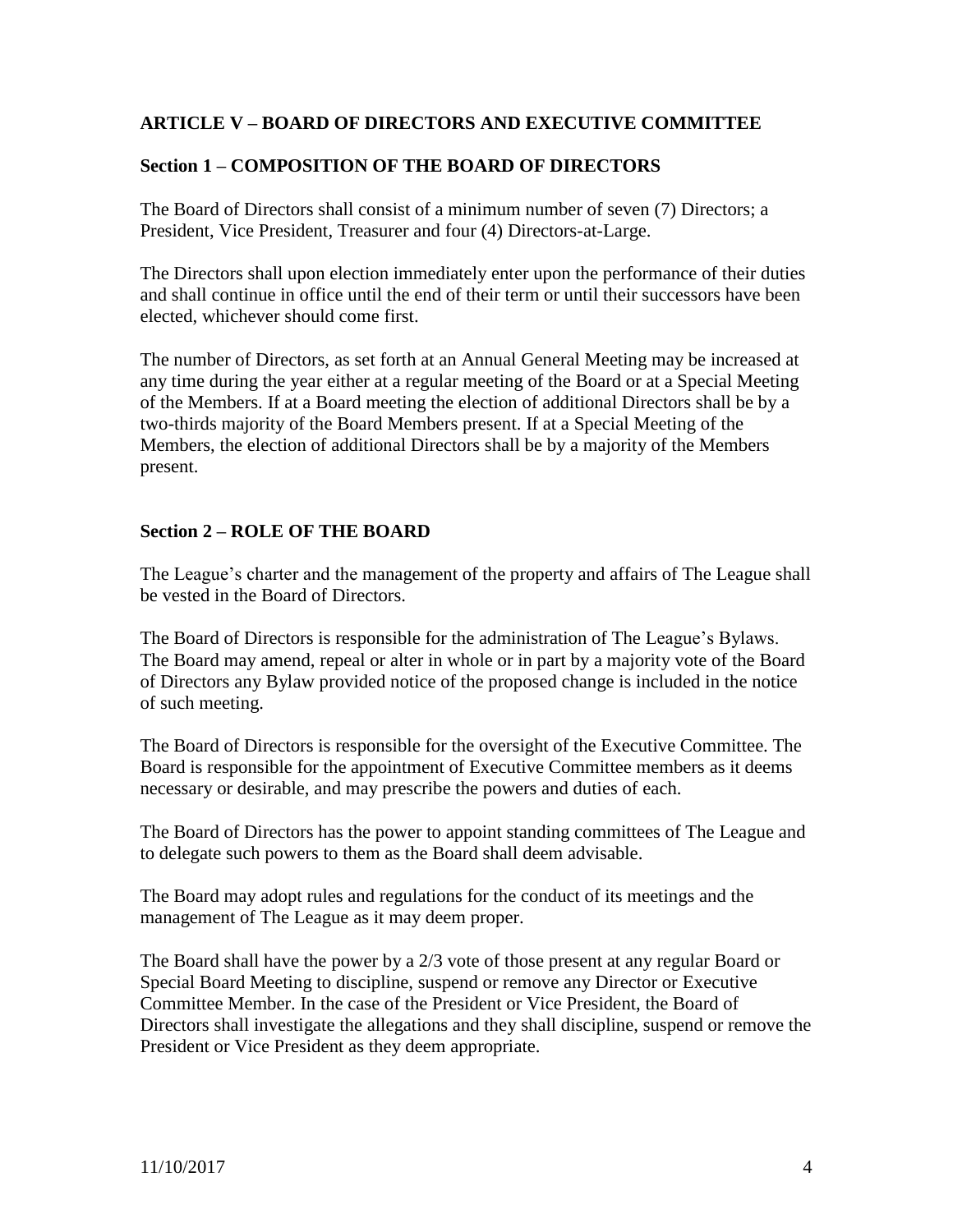## **Section 3 – PRESIDENT**

The President shall:

- (a) The President shall Chair the Board of Directors and the Executive Committee.
- (b) He/She shall be responsible for conducting the affairs of The League and executing the policies established by the Board of Directors.
- (c) He/She shall present a report on the condition of The League at the annual General Meeting and at such other times as he/she or the board shall deem appropriate.
- (d) He/She shall communicate to the Board of Directors and Executive, such matters as deemed appropriate and make such suggestions as may tend to promote the welfare of The League.
- (e) He/She shall be responsible for the conduct of The League in conformity of the policies, principles, Rules and Regulations of Little League Baseball Inc., and Little League Canada as agreed to under the terms and conditions of the charters issued to The League by those organizations.
- (f) He/She receives all mail, supplies and other communications from Little League Headquarters. The League President is the contact between his/her organization and Little League Headquarters and Little League Canada.
- (g) The President shall have the power to make and execute for/and in the name of The League such contracts and leases they may receive.
- (h) The President shall make all purchases for The League unless he/she designates another Director, in writing, to make the purchase. He/She should also, by telephone, contact the said store or company verifying the authorization.
- (i) He/She shall investigate complaints, irregularities and conditions detrimental to The League and report thereon to the Board as circumstances warrant.
- (j) With the assistance of the Vice President. Player Agent and Convenor, exam the application and support proof-of-age documents of every player candidate and certify as to residence and age eligibility before the player may be accepted for tryouts and selection.
- (k) The President shall sit on the Protest Committee.
- (l) As the chief administrator, The President will oversee all selections of managers, coaches, umpires, and committees. All appointments are subject to the approval of The League's Board of Directors.
- (m)Assume responsibility of prime coordinator of all player affairs, including but not limited to: sponsorship/player issues, financial or other family issues (including all issues of a delicate nature that need not be made public), etc.
- (n) Prepare an annual report to be presented at the Annual AGM.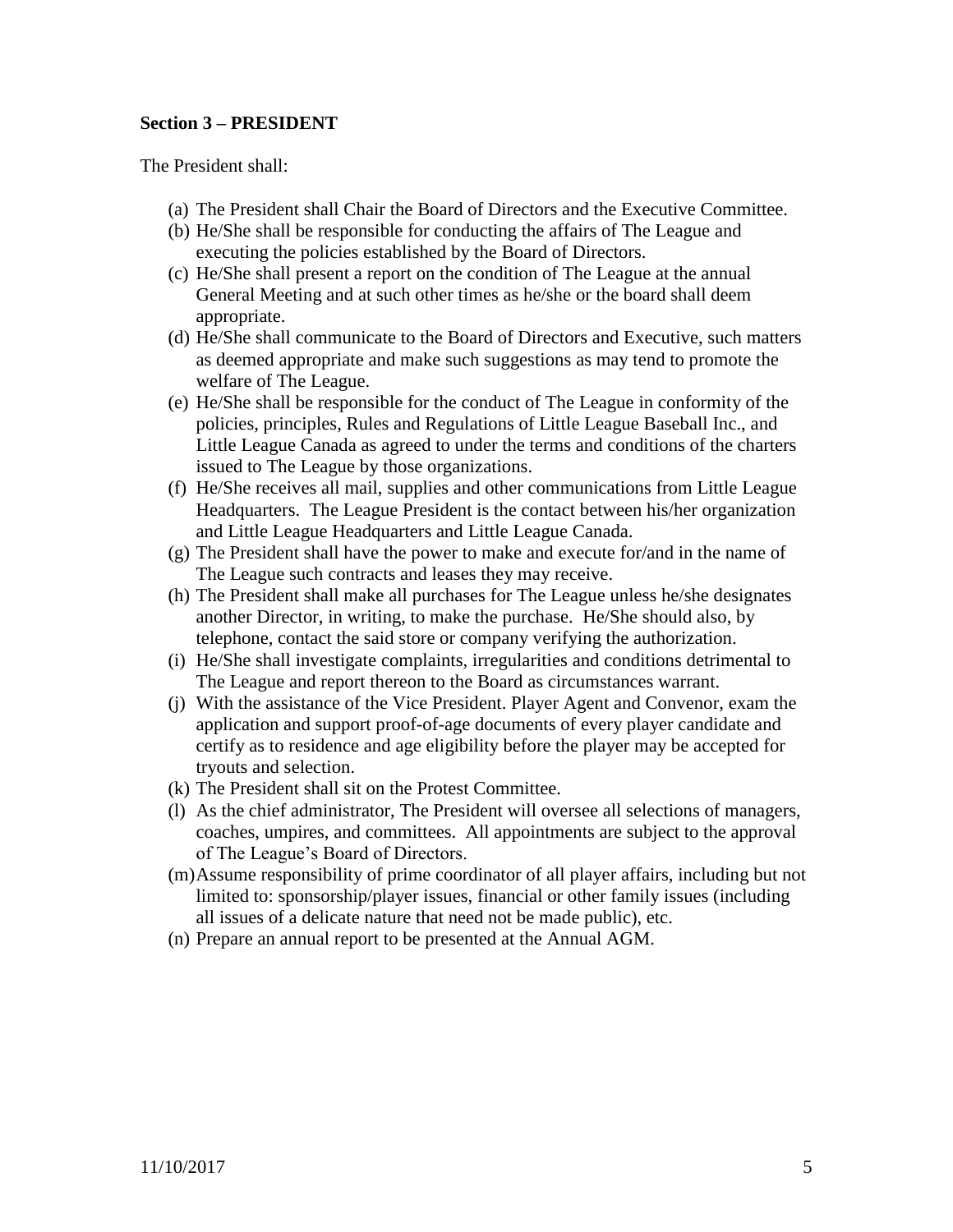## **Section 4 – VICE PRESIDENT**

The Vice President shall:

- (a) The Vice President along with the President, shall be responsible for executing the policies established by the Board of Directors.
- (b) He/She shall communicate to the Board of Directors and Executive, such matters as deemed appropriate and make such suggestions as may tend to promote the welfare of The League.
- (c) He/She shall be responsible for the conduct of The League in strict conformity to the policies, principles, Rules and Regulations of Little League Baseball Inc., Little League Canada as agreed to under the terms and conditions of charters issued to The League by those organizations and Oakville Little League.
- (d) He/She shall preside at the meetings of the Members, and Board of Directors in the absence of the President, and assumes responsibility for the operations of The League.
- (e) He/She shall assist the President investigating complaints, irregularities, and conditions detrimental to The League and report thereon to the Board and Executive as circumstances warrant.
- (f) He/She shall assist the President, Player Agent and Convenor in examining the application and support proof-of-age documents of every player candidate and certify as to the residence and age eligibility before the player may be accepted for tryouts and selection.
- (g) Responsible for team building (with Player Agent).
- (h) Responsible for rescheduling all postponed or cancelled games with Umpire Scheduler and Program Convenor.
- (i) Ensure all schedules are created for regular house league games, playoffs and practices for their respective divisions.
- (j) The VP shall sit on the Protest Committee.
- (k) Assume responsibility of prime coordinator of all player affairs, including but not limited to: sponsorship/player issues, financial or other family issues (including all issues of a delicate nature that need not be made public), etc.
- (l) Prepare an annual report to be presented to the Executive prior to the Annual AGM.

#### **Section 5 – TREASURER**

The Treasurer shall:

- (a) Perform such duties as are herein set forth or may be assigned by the Board of Directors.
- (b) Keep records for receipt and disbursement of all monies and securities of The League.
- (c) Prepare annual budget, under the direction of the President and Vice President, for submission to the Board of Directors.
- (d) Prepare a monthly financial statement for the Board of Directors.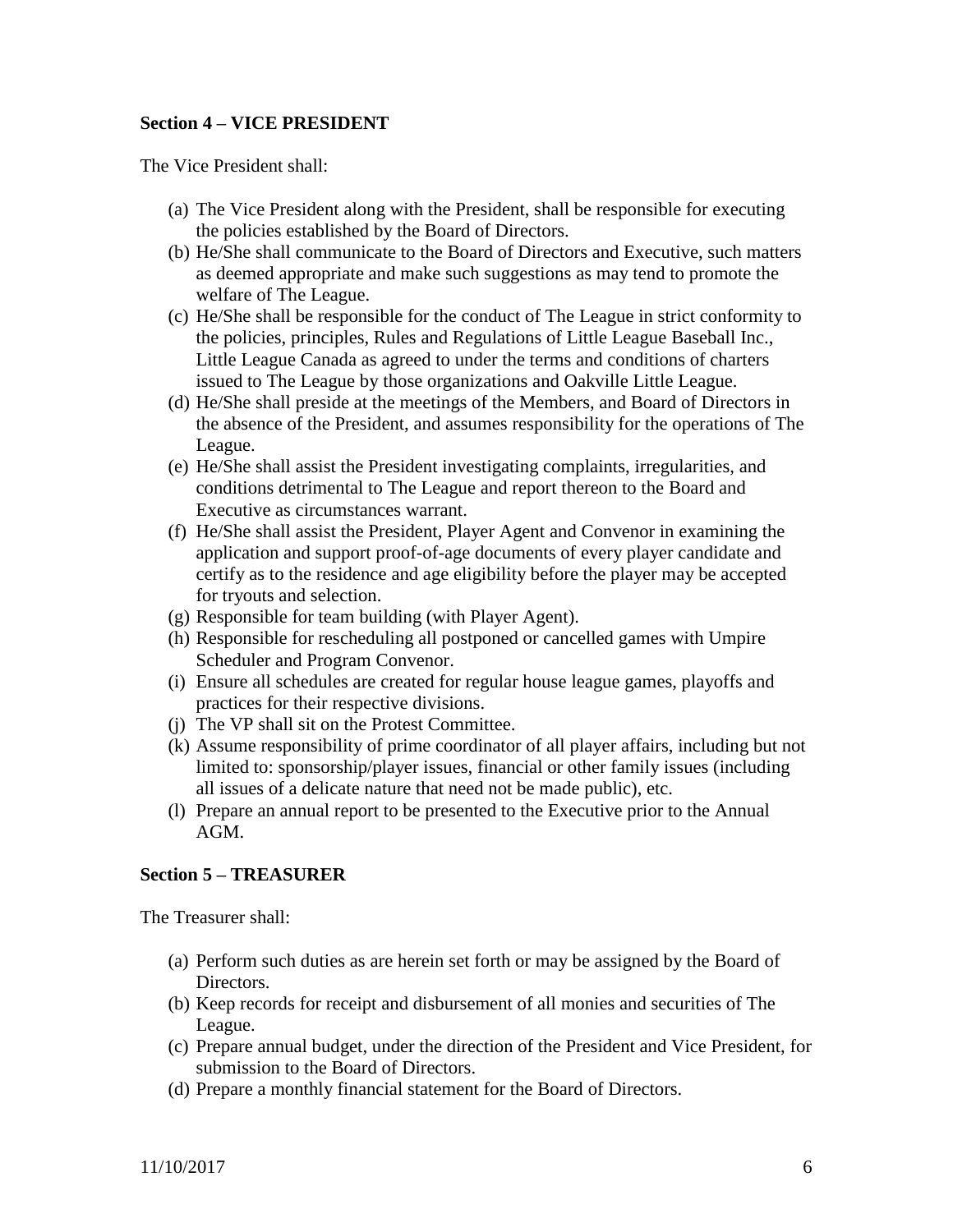(e) Prepare an Annual Financial Report, under the direction of the President and Vice President, for submission to the Board of Directors, Executives and Members at the Annual General Meeting.

## **Section 6 – DIRECTORS-AT-LARGE**

The Directors-at-Large shall:

- (a) Shall be responsible for conducting the affairs of The League and executing the policies established by the Board of Directors
- (b) He/She shall be present for all reports on the condition of The League at the annual General Meeting and at such other times as he/she or the board shall deem appropriate.
- (c) He/She shall communicate to the Board of Directors and Executive, such matters as deemed appropriate and make such suggestions as may tend to promote the welfare of The League.
- (d) He/She shall be responsible for the conduct of The League in conformity of the policies, principles, Rules and Regulations of Little League Baseball Inc., and Little League Canada as agreed to under the terms and conditions of the charters issued to The League by those organizations.
- (e) He/She shall investigate complaints, irregularities and conditions detrimental to The League and report thereon to the Board as circumstances warrant.
- (f) He/She may sit on the Protest and/or Coaches Selection Committee.

# **Section 7 – ELECTION OF THE BOARD OF DIRECTORS**

The Board of Directors will be elected at The League's Annual General Meeting.

All positions on the Board are two- year terms with the election of Directors to be voted on in alternating years. The President and two of the four Directors-at-Large (Director 1 & 3) will be voted on in odd numbered years starting in 2019 and will be in effect immediately following the AGM for the next two seasons. The Vice President, Treasurer and two of the four Directors-at-Large (Directors  $2 \& 4$ ) will be voted on in even numbered years starting in 2018 and will be in effect immediately following the AGM for the next two seasons. The President and Vice President positions will not be voted on in the same year unless there are extenuating circumstances.

To be elected a member of the Board of Directors a candidate must be a Regular Member of The League in good standing. They must also have served a full one-year term as an Executive Committee Member unless in extenuating circumstances. Candidates running for the President's role must be nominated in writing by a minimum of 25 Regular Members of The League who are in good standing.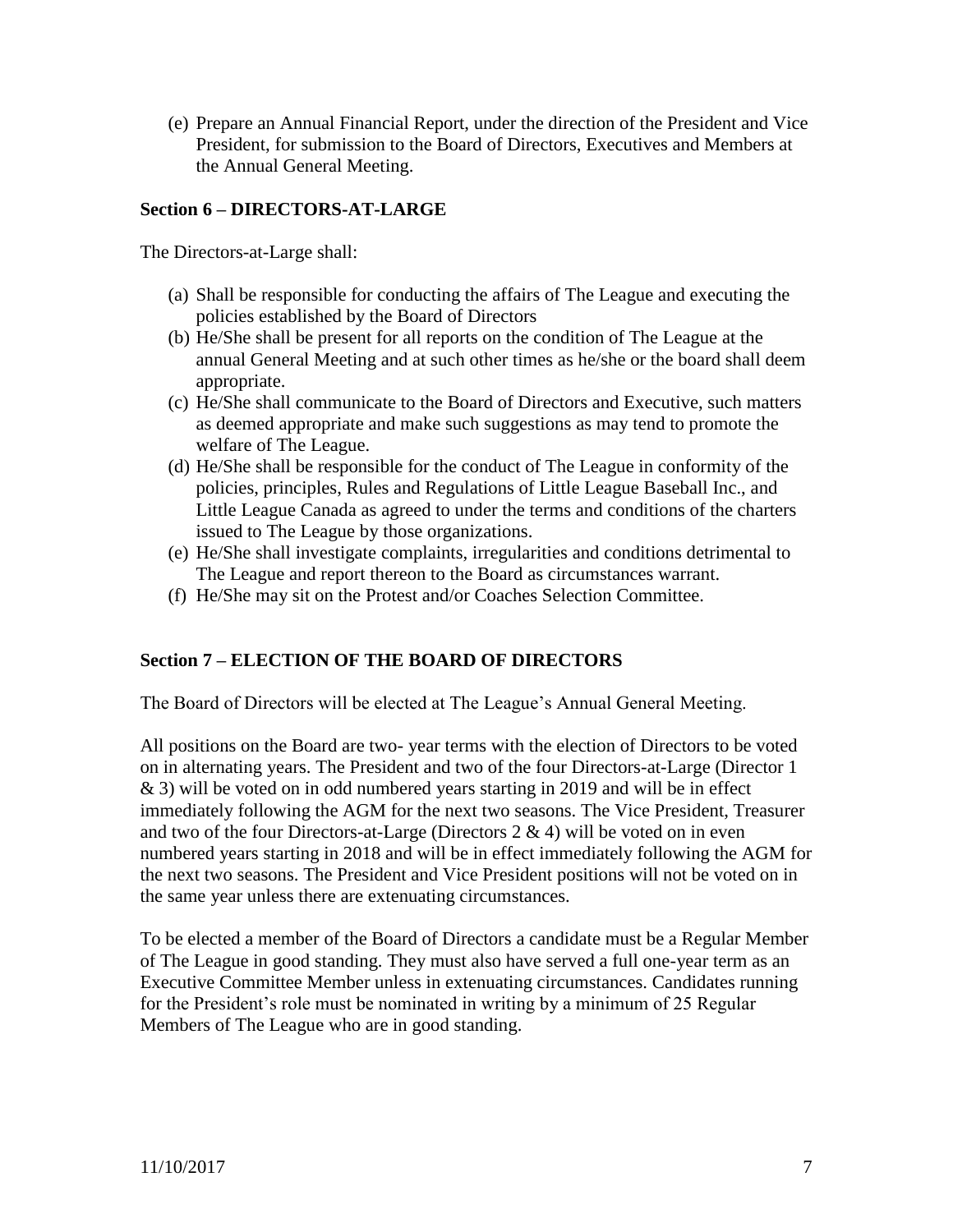## **Section 8 – NOMINATIONS**

The Board of Directors will start receiving nominations for the positions on the next year's Board of Directors starting on August 31st of each year and up to 14 days prior to the Annual General Meeting. Every nomination must state the name of the nominee, their telephone number, and the position in which they are being nominated for.

In the event some Board positions go unfilled, the President has the right to appoint people to fill those vacant positions. If the President declines to continue another year, and there are no nominations to fill the Presidency, the Board of Directors then have the right to appoint a person to that position.

## **Section 9 – VACANCIES**

If any vacancy occurs in the Board of Directors, by death, resignation or otherwise, during the fiscal year, it may be filled by a two thirds majority vote of the Board of Directors.

## **Section 10 – BOARD OF DIRECTORS MEETINGS**

Regular meeting of the Board of Directors shall be held immediately following the annual election and once a month thereafter with the exception of the summer months. The President or the Vice President may, whenever they deem it advisable, issue a call for a special meeting of the Board. Notice of each meeting shall be given by the President, Vice President, or Secretary to each Executive at least three (3) days before the time appointed for the meeting by telephone, or by fax, or by electronic mail or personal notice twenty-four (24) hours prior to the meeting. Members of the Executive may bring forth recommendations to improve The League and its programs at any meeting. The Board of Directors may invite, admit, and recognize guests for presentations or comments during board meetings.

2/3 members of the Board of Directors shall constitute a quorum for the transaction of business.

# **Section 11 – ATTENDANCE REQUIREMENTS**

An individual elected to the Board of Directors or Executive is required to attend at least 2/3 of the announced meetings. Failure to meet this requirement may result in the Board of Directors recommending suspension or termination under Article IV, Section 3.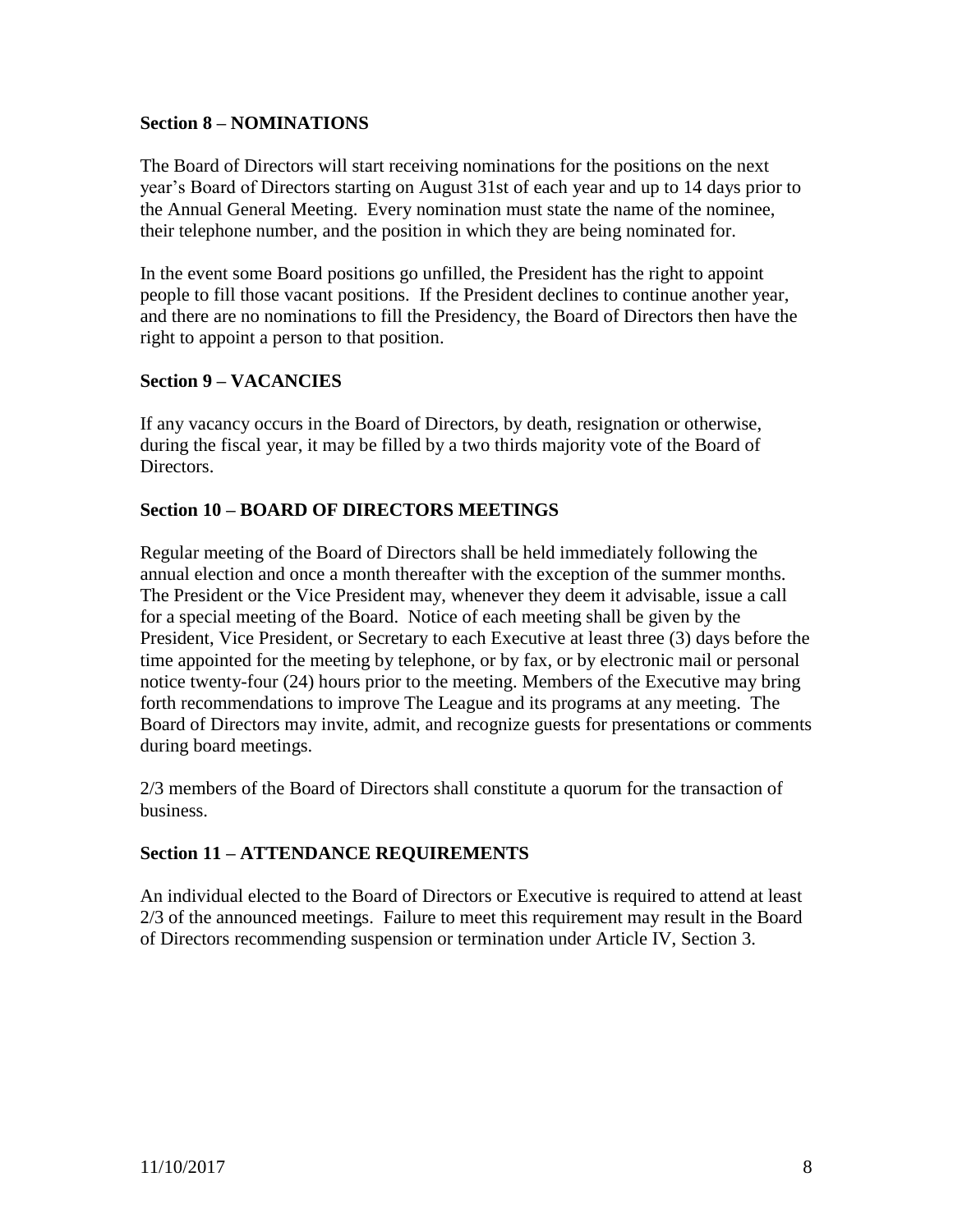# **Section 12 – THE EXECUTIVE COMMITTEE**

The Board of Directors is responsible for the oversight of the Executive Committee.

- (a) The President, Vice President and Treasurer through their election to The Board of Directors will automatically assume these same roles on the Executive Committee.
- (b) The size, composition, roles and tenure of the remaining Executive Committee members are set-out in The League's By-laws.
- (c) The Executive Committee will provide a list of Executive Committee positions up for election for the upcoming year and publish and distribute to all the members of The League as part of the Annual General Meeting Notice.
- (d) The Board of Directors will start receiving nominations for the upcoming year's Executive Committee starting on August 31 and up to 14 days prior to the Annual General Meeting. Every nomination must state the name of the nominee, their telephone number, and the position in which they are being nominated for.
- (e) To be elected to the Executive Committee a candidate must be a Regular Member of The League in good standing.
- (f) In the event more than 2 members in good standing are nominated to fill the same Executive Committee role an election will be held at the Annual General Meeting. The candidate receiving the most votes cast will be determined as the successful candidate.
- (g) The Board is responsible for the appointment of additional Executive Committee members as it deems necessary or desirable, and may prescribe the appropriate powers and duties of each.

# **ARTICLE VI – ANNUAL GENERAL AND SPECIAL MEETINGS**

#### **Section 1 – ANNUAL GENERAL MEETING**

Notice of each Annual General Meeting shall be delivered personally, electronically, or by mail to each Member at the last recorded address at least thirty (30) days in advance thereof setting forth the place, time, and purpose of the meeting. Notice may be given in such form as authorized by the Board of Directors.

#### **Section 2 – SPECIAL MEETINGS**

Special meetings of the membership may be called by the Board of Directors, the President, or Vice President at their discretion. Upon the written request of ten (10) Members, the President shall call a special meeting to consider a specific subject. No business other than that specified in the notice of the meeting shall be discussed at any special meeting of the Members.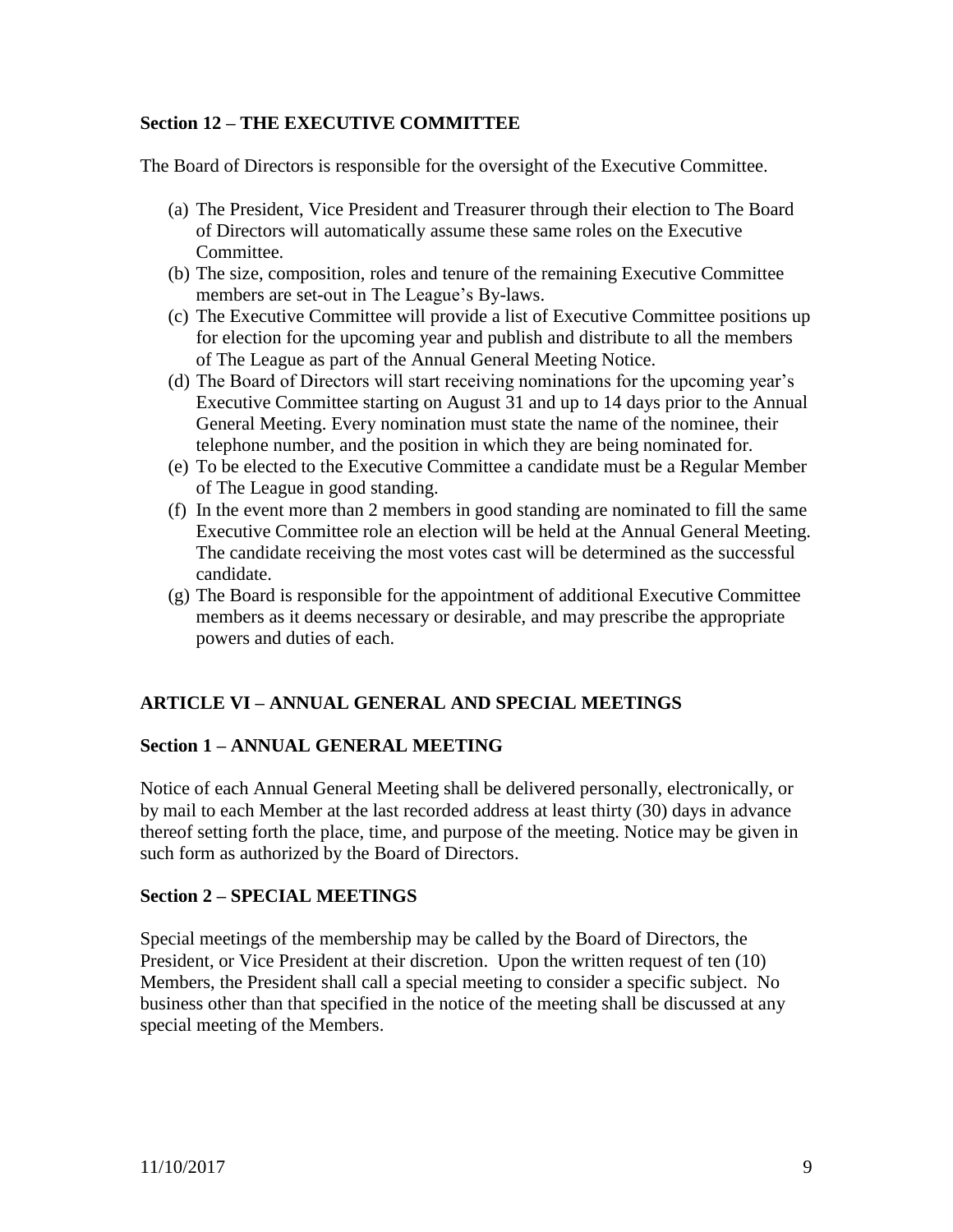# **Section 3 – QUORUM**

The presence of thirty (30) of the Regular Members in good standing shall be necessary to constitute a quorum at an Annual General or Special Meeting.

# **Section 4 – VOTING RIGHTS**

Only Regular Members in good standing shall be entitled to vote at any Annual General or Special Meeting of The League. No votes by proxy will be allowed.

## **Section 5 – RULES OF ORDER**

Parliamentary procedure as set out in *Robert's Rules of Order* shall govern the proceedings of all meetings, except where the same conflicts with the Constitution or By-Laws of The League.

# **ARTICLE VII – DISSOLUTION OF THE LEAGUE**

Upon dissolution of The League and after all outstanding debts and claims have been satisfied, the Board of Directors shall direct the remaining property of The League to Little League Baseball Canada.

# **ARTICLE VIII – AMENDMENTS TO THE CONSTITUTION**

The League's Constitution may be amended, repealed or altered in whole or in part by a majority vote of Members at any organized Annual General or Special Meeting provided notice of the proposed change is included in the notice of such meeting.

Notice of all amendments must be forwarded to Little League Canada within 30-days of approval.

The passing of this Constitution repeals and renders null and void any previous Constitution issued by Oakville Little League and was ENACTED by the Board of Directors on the 2nd Day of October 2016.

President's Name (please print) \_\_\_\_ \_\_\_\_\_\_\_\_\_\_\_\_\_\_\_\_\_\_\_

President's Signature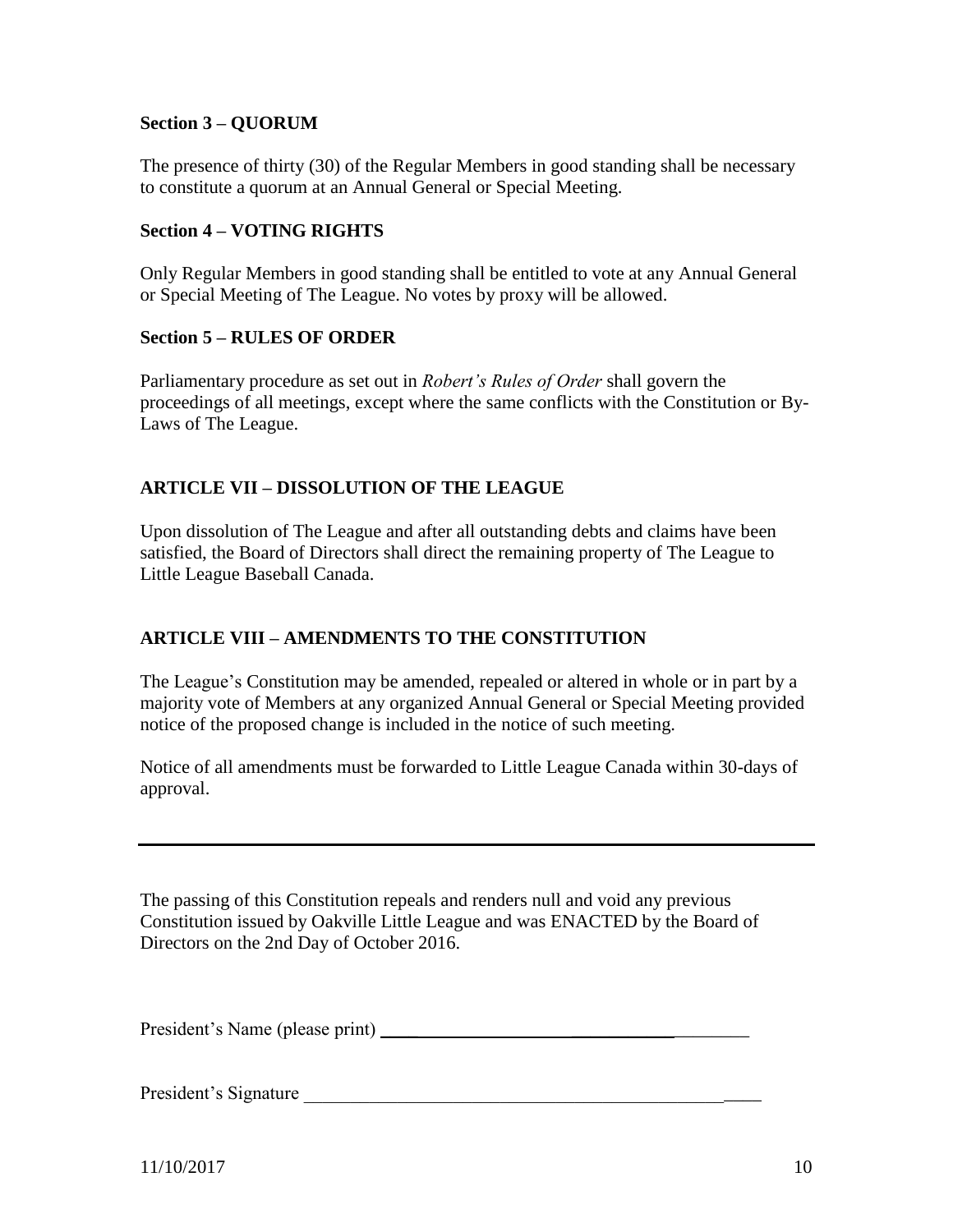

# **Oakville Little League Baseball Bylaws**

The Board of Directors is responsible for the administration of bylaws of Oakville Little League hereinafter referred to as 'The League'.

The Board may amend, repeal or alter in whole or in part by a majority vote of the Board of Directors any Bylaw provided notice of the proposed change is included in the notice of such meeting.

# **(a) LEAGUE IDENTITY**

The League will be known as 'Oakville Little League'.

The League colours are Teal and White.

The League's Tournament Teams shall be known as the "Oakville Whitecaps" for all levels.

# **(b) FISCAL YEAR**

The fiscal year of The League shall begin on the  $1<sup>st</sup>$  day of October and shall end on the 30<sup>th</sup> day of September.

# **(c) REGISTRATION FEES**

Registration fees for a Regular Member may be fixed at such amount as the Board of Directors shall determine prior to the beginning of any membership period.

Members who fail to pay their registration fees within thirty (30) days from the time they become due, may by vote of the Board, be dropped from the membership and shall forfeit all rights and privileges.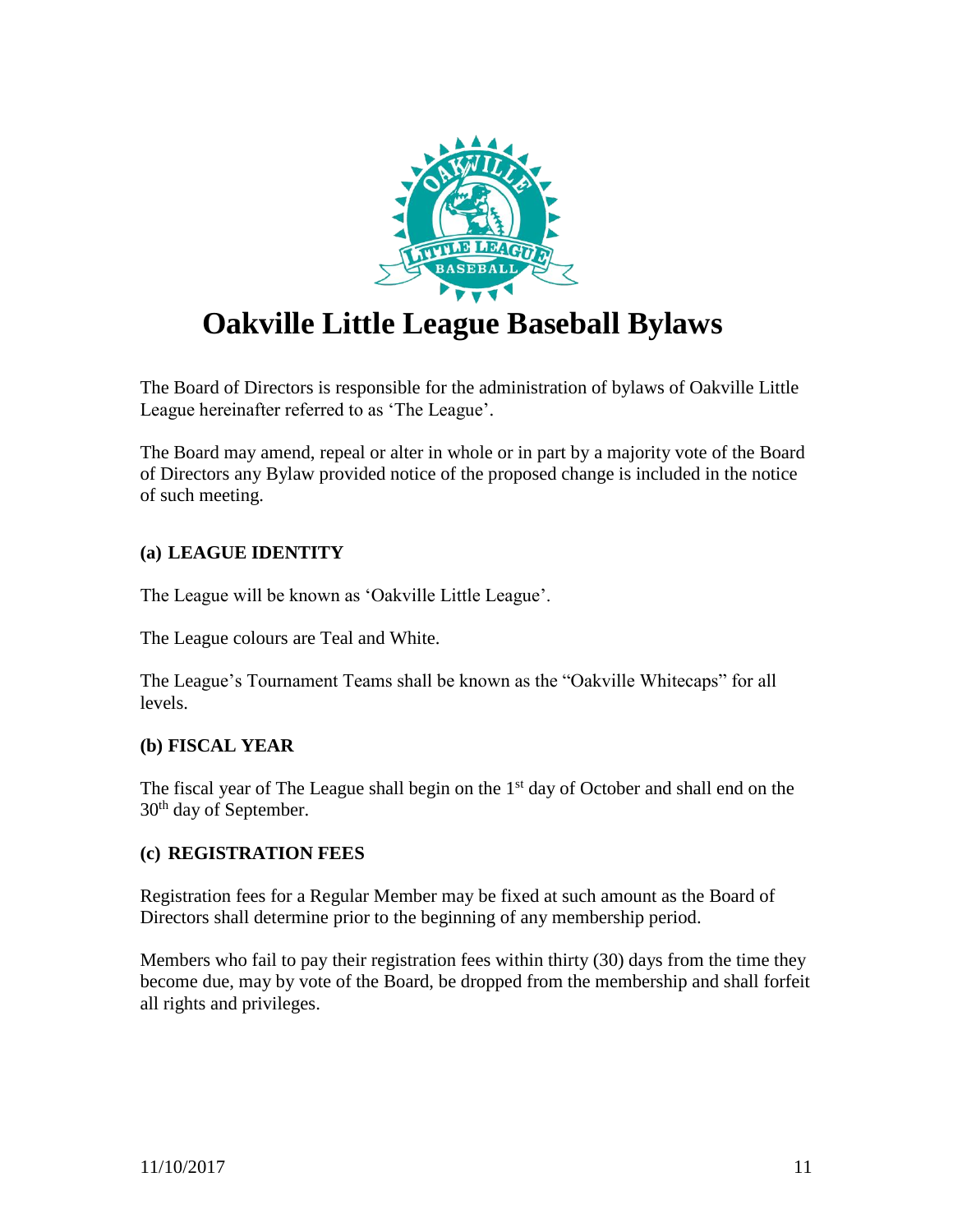# **(d) FINANCIAL AUTHORIZATION**

The Board of Directors shall decide all matters pertaining to the finances of The League and it shall direct the expenditure of all income in such a manner as will give no individual or team an advantage over those in competition with such individual or team.

# **(e) FINANCIAL SOLICITATIONS AND CONTRIBUTIONS**

The Board shall not permit the solicitation or contribution of funds and/or property in the name of Oakville Little League or in the name of The League unless all the funds so raised are placed in The League treasury.

# **(f) FINANCIAL DISBURSEMENTS**

The Board shall not permit the distribution of League funds for other than the conduct of League activities.

# **(g) FINANCIAL BENEFITS**

No Director, Executive, or Member of, The League shall receive, directly or indirectly any salary compensation from The League for services rendered as a member of the Board of Directors, Executive, or The League. The only exception being The League's Umpires and the Umpire Scheduler.

# **(h) PLAYING RULES AND REGULATIONS**

The official Playing Rules and Regulations as published by Little League Baseball Incorporated, Williamsport, Pennsylvania, or amended by Little League Canada shall be binding on this League.

In the case where there are contradictions between Little League Baseball Incorporated's Playing Rules and Regulations, or Little League Canada's Playing Rules and Regulations and The League's, The League's Playing Rules and Regulations shall take precedence.

# **(i) EXECUTIVE COMMITTEE**

The Board of Directors is responsible for the oversight of the Executive Committee.

- (a) The President, Vice President and Treasurer through their election to The Board of Directors will automatically assume these same roles on the Executive Committee. Each of these positions will have a 2-year term. Detailed descriptions of their roles and responsibilities are outlined in this section (f).
- (b) The size, composition, roles and tenure of the remaining Executive Committee members will be determined by the Board of Directors based on the operational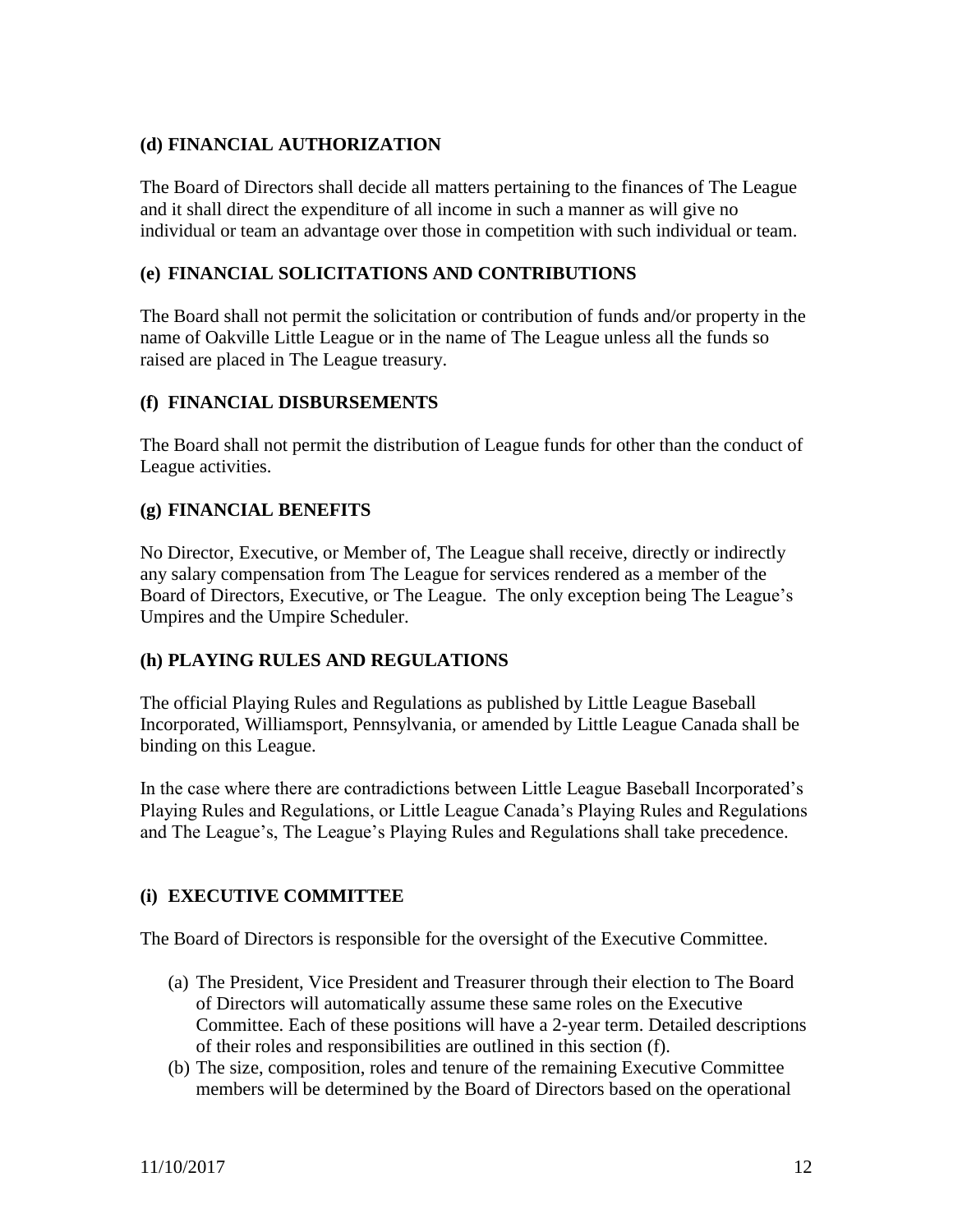needs of The League. In addition to the three roles identified in (i) (a), the Executive Committee will include at a minimum the following twenty-two (22) roles; Secretary, Player Agent, Player and Coach Development Manager, Volunteer Director, Communications Director, Umpire-in-Chief, Umpire Scheduler, Safety Officer, Equipment Manager, Registrar, Office Manager, Concessions Manager, Sponsorship Director, Tournament Director, Uniform Coordinator, Awards/Trophy Coordinator, Blast Ball Convenor, T-Ball Convenor, Minor/Major Convenor, Intermediate/Junior/Senior/Big League Convenor, All-Star/Select Convenor and Challenger Convenor. Each of these positions will have a 1-year term.

- (c) Executive Committee shall meet on a regular basis as required. The President or the Vice President may, whenever they deem it advisable, issue a call for a special meeting of the Executive Committee. Notice of each meeting shall be given by the President, Vice President, or Secretary to each Executive at least three (3) days before the time appointed for the meeting by telephone, or by fax, or by electronic mail or personal notice twenty-four (24) hours prior to the meeting. Members of the Executive may bring forth recommendations to improve The League and its programs at any meeting. The Executive Committee may invite, admit, and recognize guests for presentations or comments during its meetings.
- (d) 51% of the Executive members need to be present to constitute a quorum for the transaction of business.
- (e) Executive Committee members are required to attend at least 2/3 of the announced meetings. All Executives may be called to scheduled meetings. Based on the Agenda items and even thou all Executive Members are welcome; some Executive Members will not be required to attend all meetings. This will be announced by the President, Vice President or Secretary upon announcement of such meetings and recorded in the minutes with no penalty to the Executive Members not attending.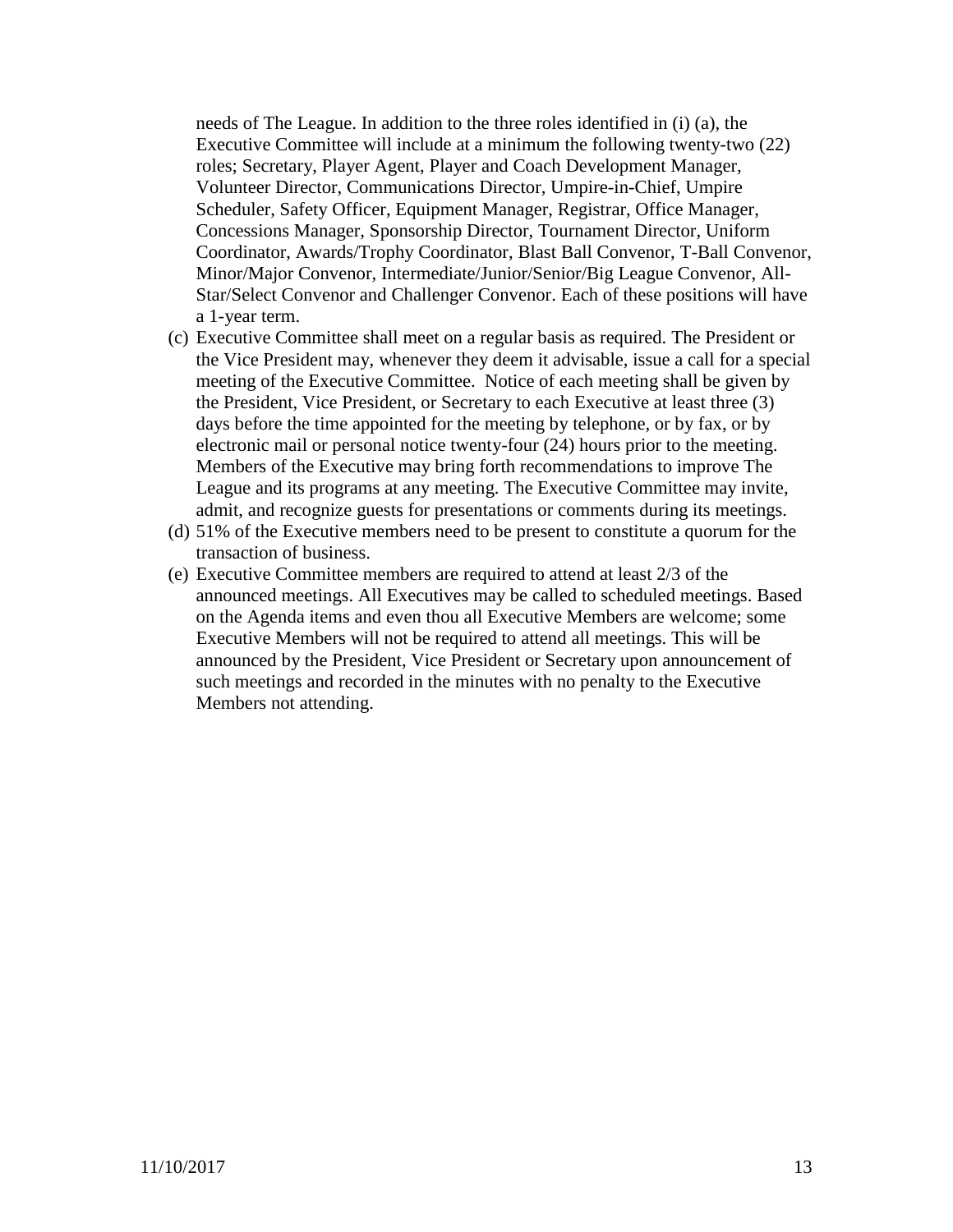(f) Executive Committee Descriptions;

#### **Secretary**

The Secretary shall:

- (a) Be responsible for recording the activities of The League and maintain appropriate files, mailing lists and necessary records.
- (b) Maintain a list of all Regular Members, Executive and Committee members and give notice of all meetings of The League, the Board of Directors and Committees.
- (c) Keep the minutes of all Board, Executive and AGM meetings and keep them recorded in a book and/or electronic means.
- (d) Shall conduct all correspondence not otherwise specifically delegated with said meetings and shall be responsible for carrying out all orders, votes, and resolutions not otherwise committed.
- (e) Notify BOD Members and Executive Members, of their election or appointment.

#### **Player Agent**

The Player Agent shall:

- (a) In conjunction with the Vice President and Program Convenor, oversee the annual house league player evaluation process, player assignments to teams and all other player transaction or selection meetings.
- (b) Responsible for the All-Star/Select try-out process (In coordination with Vice President and Program Convenor).
- (c) Responsible for team building (with Vice President and Program Convenor).
- (d) Responsible for checking birth records and eligibility of all players.
- (e) Supervises and coordinates the transfer of players between programs, either up or down in age along with Vice President and Program Convenor.
- (f) Responsible for validation of tournament team affidavit information in conjunction with the President for approval and sign off.

#### **Player and Coach Development Manager**

The Player and Coach Development Manager shall:

- (a) Shall operate and assume responsibility for all matters concerning the operation of the Player and Coach Development program of the league as set forth by the Board of Directors.
- (b) He/She shall act within the framework of this constitution and the Rules and Regulations of Little League Baseball Inc., and Little League Canada.
- (c) He/She shall bring before the Board of Directors any changes or concerns.
- (d) Responsible for directing and overseeing all programs and development opportunities relating to players.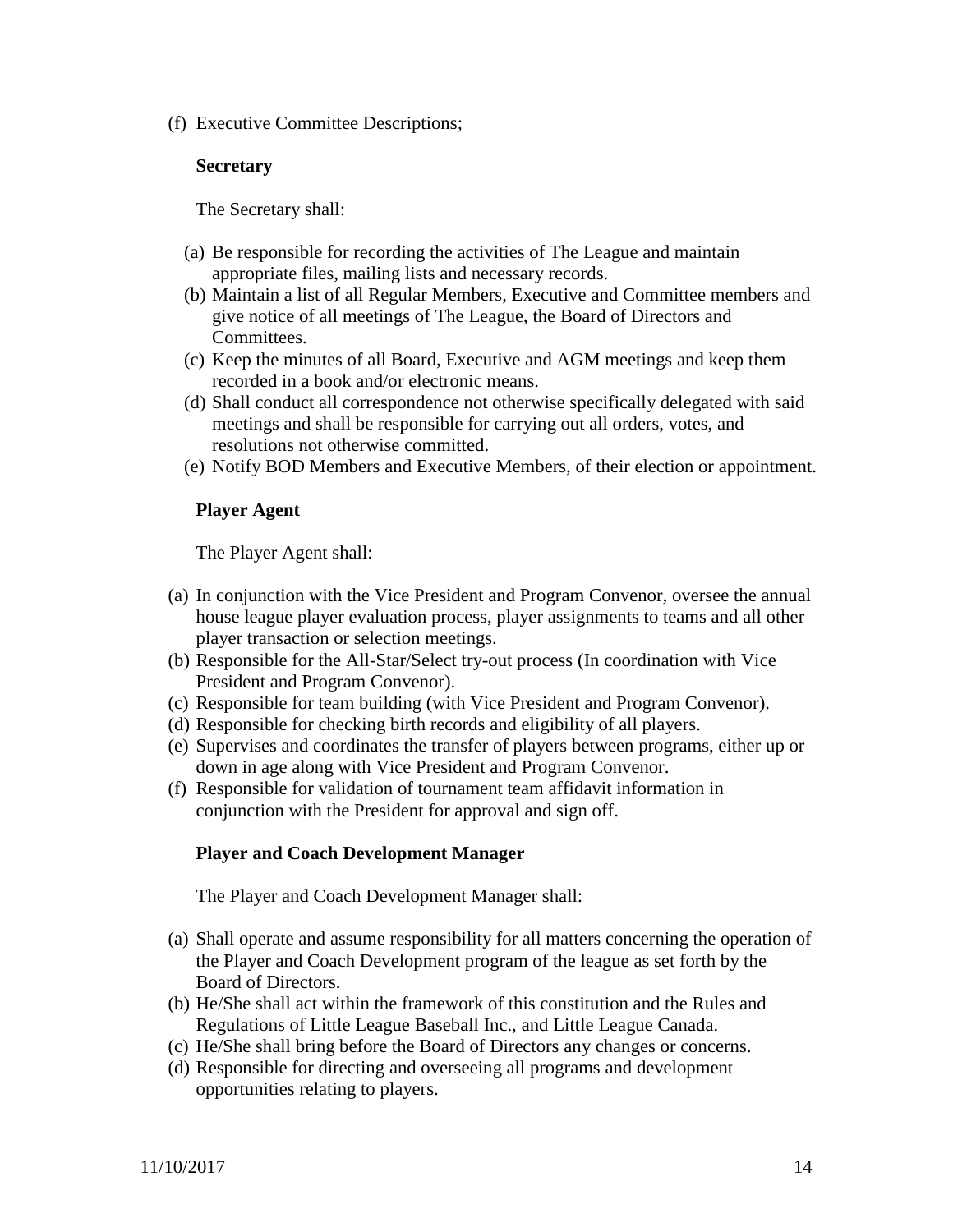- (e) Presents coach/manager training budget to the Board of Directors.
- (f) Coordinates with the Vice President and the Player Agent to schedule, conduct and monitor all clinics, seminars, or other development affairs.
- (g) Responsible for evaluating the development and progress of all managers and coaches in the League along with the Vice President and program convenors.
- (h) Diligently works to continually aid managers and coaches to provide basic player skills.
- (i) Institutes and updates all printed development vehicles such as manuals, flyers, internet correspondence, etc.
- (j) Responsible for making information available to all managers, coaches and players.
- (k) Maintains a library of teaching materials including team training manuals and DVDs.
- (l) Works with Vice President and Convenors on all "Under age" player movements.
- (m)Prepare an annual report to be presented at the Annual AGM.

#### **Volunteer Director**

The Volunteer Director shall:

- (a) Liaise with current Board members to assess the League's needs both in terms of skills and volunteer numbers.
- (b) Work with the Communication Director to implement effective strategies to recruit the right volunteers with the right skills.
- (c) Manage the volunteer program through-out the season. This will require the Director's presence (or a representative) at, special events and tournaments through-out the season.
- (d) Develop and administer forms and records to document volunteer activities.
- (e) Research and recommend to the Board a volunteer recognition program.
- (f) Prepare an annual report on the contribution of the volunteer program for the Board.

#### **Communication Director**

The Communication Director shall:

- (a) Manage the League's official internet home page.
- (b) Ensure that league schedules, scores and news are updated on a regular basis.
- (c) Works with Registrar to maintain an accurate online membership database.
- (d) Uploads division schedules, tournament information and any other member information required to the website.
- (e) Create custom online forms for use as needed.
- (f) Manage and maintain OLL Online Store, including ordering of items.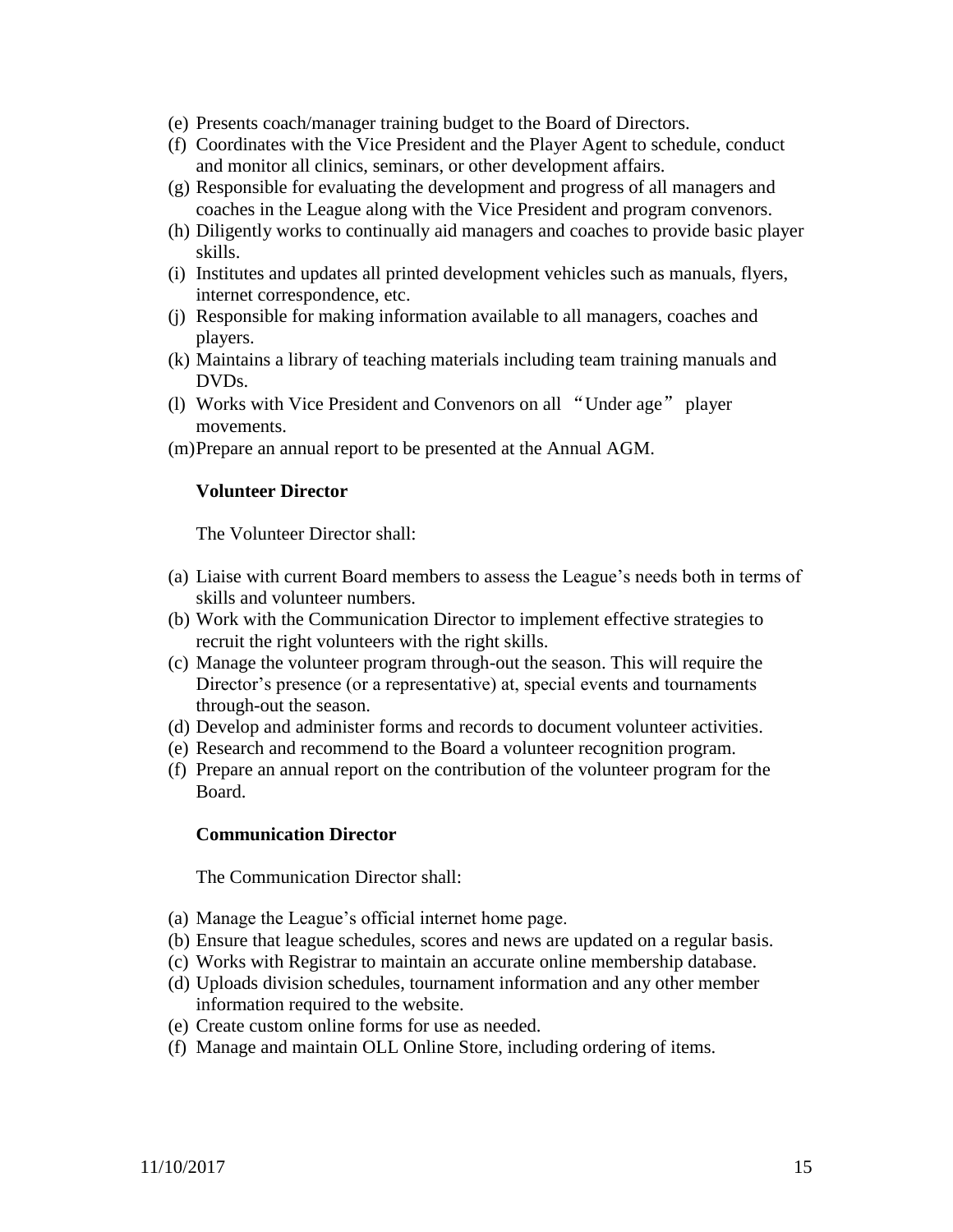- (g) Collects, posts, and distributes important information on League activities to Little League Baseball, District, Public, League Members and Media, including a monthly emailed newsletter.
- (h) Collect, post, and distribute important information on League activities.
- (i) Actively promote the visibility of The League through the media and community involvement
- (j) Submit all press releases to President and/or Board of Directors for approval

#### **Umpire-in-Chief**

The Umpire-In-Chief shall:

- (a) Recruit umpires.
- (b) Provide clinics and evaluation for umpire development with the support of the Little League District Umpire Consultant(s)/Umpire(s)-In-Chief.
- (c) Ensure a continuous supply of qualified umpires for league needs.
- (d) Be a member of the protest committee, and be the final word on rule interpretation only if he/she was not the umpire for the game under protest.

#### **Umpire Scheduler**

The Umpire Scheduler shall:

- (a) Request monthly availability dates from umpires and provide confirmation of assignments to umpires using email.
- (b) Using the schedule provided by Program Convenors, assigns umpires to games and maintains a record of those assignments which are sent to the Umpire-in-Chief on a monthly basis.
- (c) When requested by All-Star Team Managers, assign umpires to work exhibition games and track these games for additions to All-Star budgets.
- (d) Posts the game assignments on the leagues umpire webpage.

#### **Safety Officer**

The Safety Officer shall:

- (a) Inspect the bleachers, fences, dugouts etc.
- (b) Inspect all first aid kits and make sure they are stocked with necessary supplies
- (c) Make necessary arrangements to have Police Screenings done for all volunteers. Review all returned reports and inform the President of the findings thereof.
- (d) Be responsible for processing all injury reports/claims, which are protected by league insurance. Interface with the injured player's parents to complete all appropriate documentation in accordance with the guidelines as set out by the insurance company. Report to President for approval.
- (e) Solicits suggestions for making conditions safer.
- (f) Report suggestions to the Board and Executive.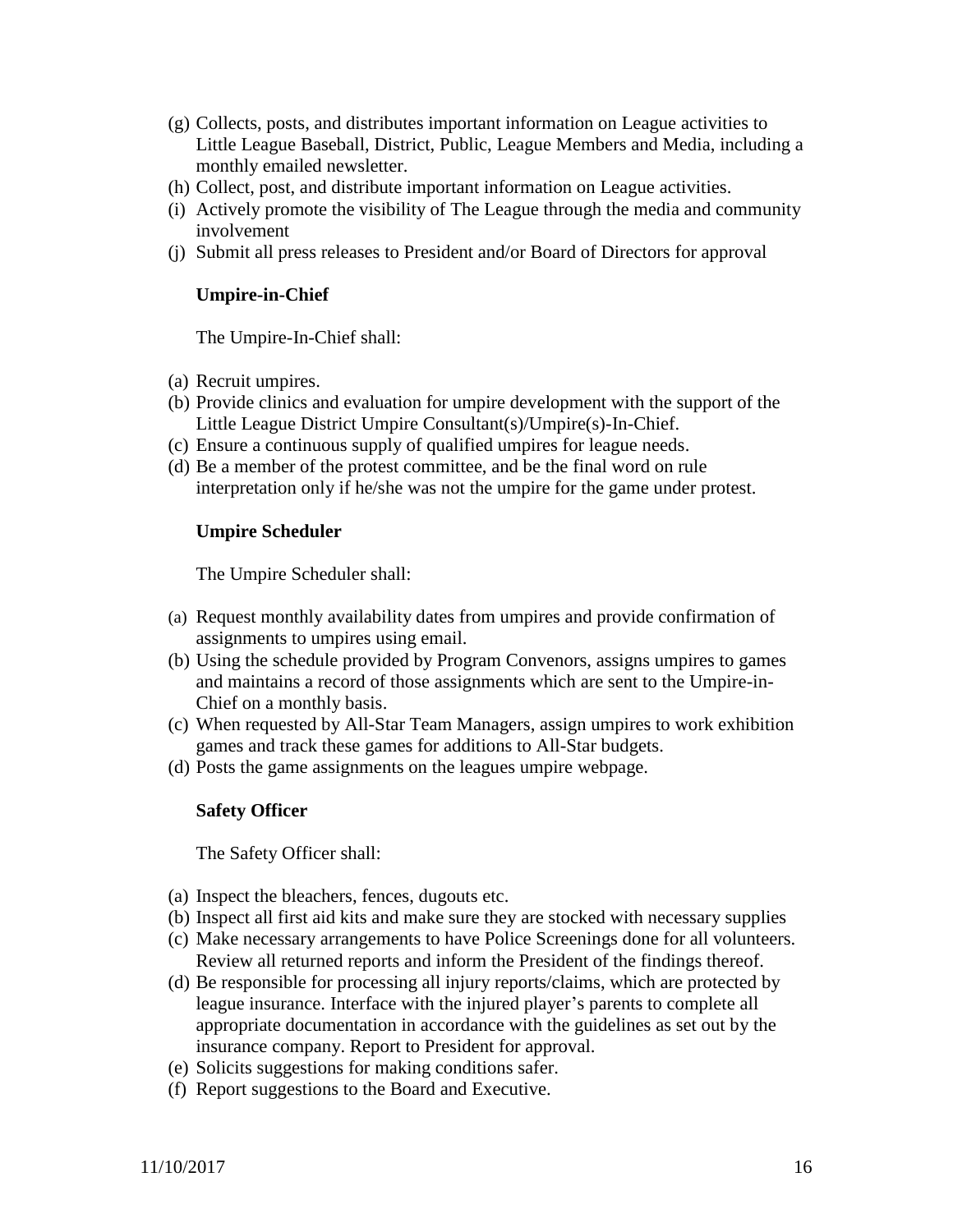- (g) Ensure that all All-Star managers are properly equipped with First Aid kits during the playing season.
- (h) Facilitates safety training where needed (Defibrillator, First Aid, CPR)
- (i) Prepare an annual report to be presented at the Annual AGM.

## **Equipment Manager**

The Equipment Manager shall:

- (a) Inspect all equipment.
- (b) Responsible for the upkeep and maintenance of all player equipment.
- (c) Maintain accurate, up-to-date inventories and records of equipment.
- (d) Maintain accurate, up-to-date inventories of all uniforms each season.
- (e) Coordinates with the Vice President of Baseball Operations and Program Convenors to distribute and retrieve all equipment bags to and from diamonds at the beginning and end of the season (or the end of all-star season).
- (f) Maintains an inventory of all equipment in the equipment boxes at each diamond to ensure that all diamond equipment boxes are sufficiently stocked and maintained.
- (g) Inspects all equipment, removing damaged, worn, or unsafe equipment, and replaces with new equipment.
- (h) Reports all findings and provide a list of equipment that needs to be replaced or repaired as well as recommendations to the Board of Directors to approve ordering new equipment as required from season to season.
- (i) Maintains inventory of reserve equipment.
- (j) Provides scorebooks and pitch-count books to appropriate teams.

#### **Registrar**

The Registrar shall:

- (a) Validates registration data on registration form.
- (b) Ensures all appropriate payments are received and report of any Member not in good standing.
- (c) Enters all registrations and maintains player data base.
- (d) Provides registration reports to the Board of Directors.

#### **Office Manager**

The Office Manager shall:

- (a) Manage registration drives in conjunction with the Registrar.
- (b) General office work, returning phone calls, answering phones, and monitoring emails.
- (c) Ensure office area is neat and tidy.
- (d) Other office duties as required.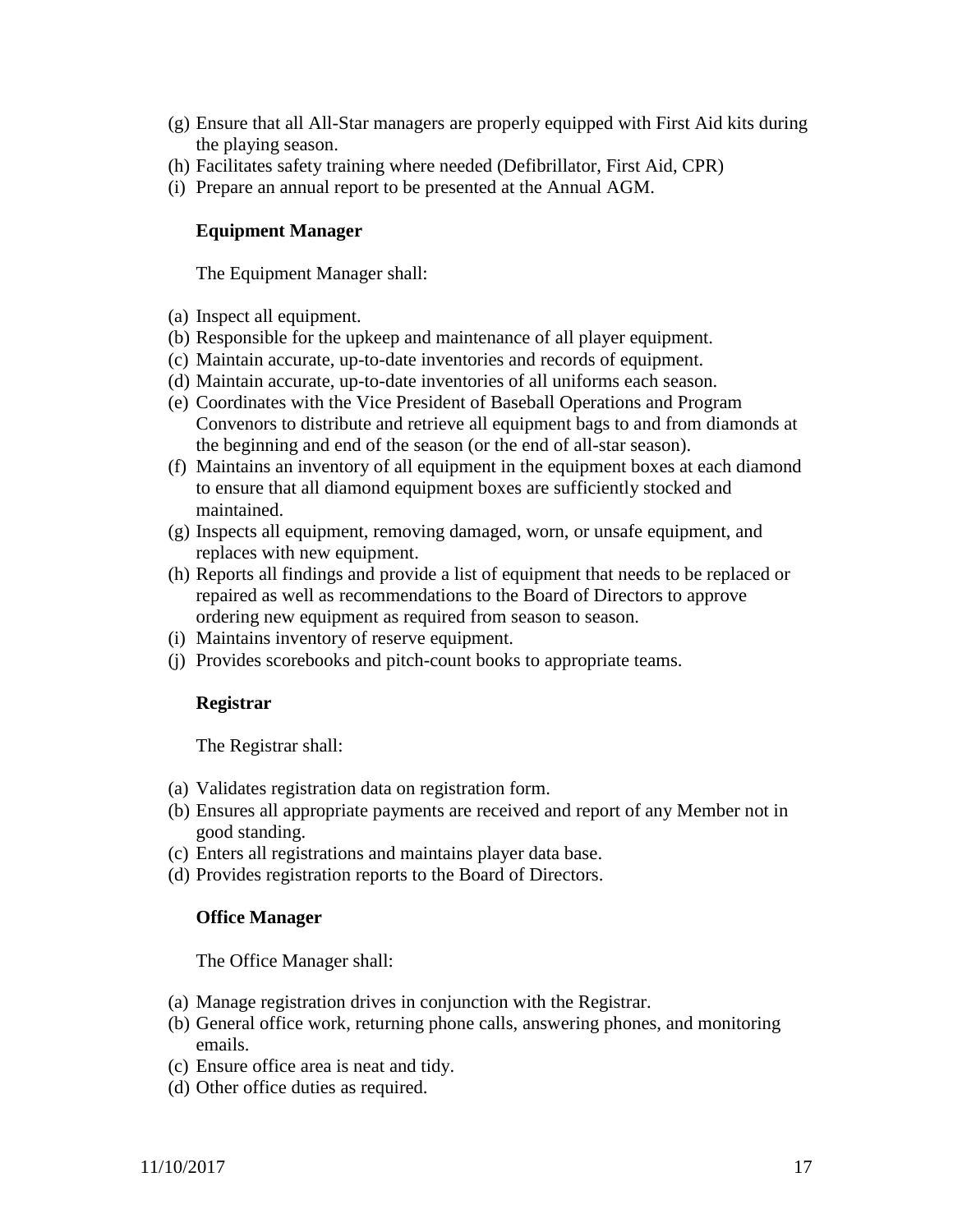#### **Concessions Manager**

The Concession Manager shall:

- (a) Responsible for staffing the concession stand, including recruiting volunteer students and adults who can manage the stand along with the Volunteer Coordinator.
- (b) Make sure the stand is clean and money put away at the end of the night.
- (c) Responsible for setting the schedule each week for the students and adult volunteers.
- (d) Responsible for ordering/purchasing what is needed to keep the shelves stocked.
- (e) Work with the Volunteer Coordinator and Event Staff to ensure proper staffing of the BBQ where required.
- (f) Reports to the Board of Directors with a list of equipment that needs to be replaced or repaired.
- (g) Prepare an annual report to be presented to the Board of Directors.

#### **Sponsorship Director**

The Sponsorship Director shall:

- (a) Liaise with current Board members to identify the yearly sponsorship needs of the league.
- (b) Develop sponsorship programs in conjunction with the Board of Directors and other senior level volunteers.
- (c) Work with Board members to identify, solicit, and manage a list prospects
- (d) Contact and maintain relationships with sponsors.
- (e) Work with the Communications Director to develop and maintain up-to-date promotional materials for the sponsorship programs, including organizational overview materials, brochures, web copy, and other informational pieces. Track and manage all sponsorship contributions and coordinate with the Treasurer to make sure that all sponsorships are paid.
- (f) Responsible for the coordinating of all sponsorship activities, including but not limited to: in-season team uniforms, scoreboard signs, outfield signs, and concession stand signs, and the ordering and distribution of sponsor plaques
- (g) Work with the Treasurer to make sure that all sponsorships are paid.
- (h) Work with the Uniform Coordinator to ensure correct sponsorship names are used.
- (i) Provide the Uniform coordinator and Division Director with the list of house league sponsors, and teams assigned in preparation for uniform ordering.
- (j) Coordinates contacts and solicits former business sponsors, new business and commercial/corp. and sponsors for Little League donations.
- (k) The coordination with the Treasurer of thank you letters to sponsors.
- (l) Defines, organizes and conducts the fundraiser (s) for the year.
- (m)Coordinate methodology with Treasurer to effectively collect monies from fundraisers.
- (n) Perform other duties assigned by the President or the Board of Directors.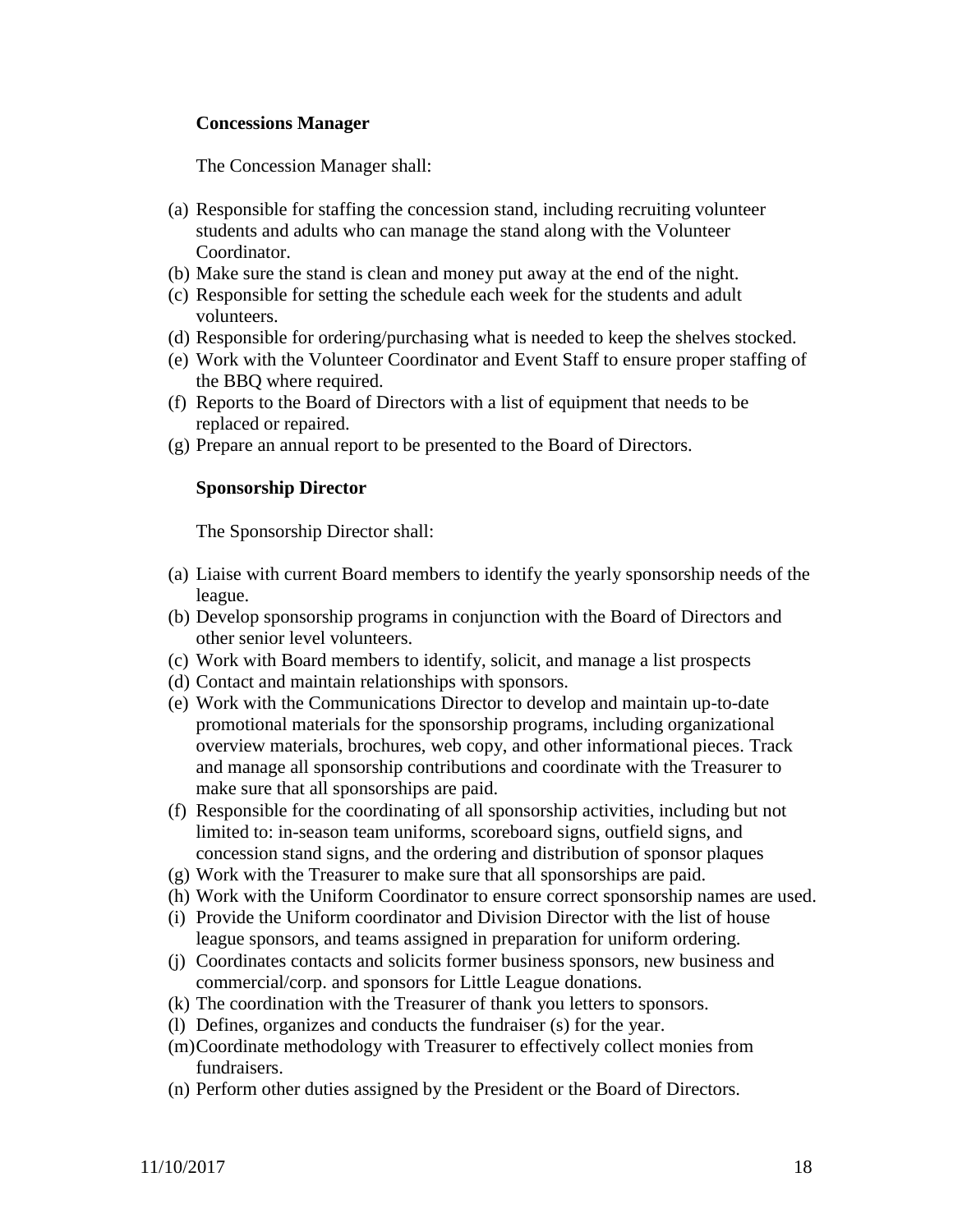(o) Prepare an annual report to be presented to the Board of Directors.

#### **Tournament Director**

The Tournament Director (OLL) shall:

- (a) Perform duties as specifically set forth and such duties, which may be assigned by the President or the Board of Directors.
- (b) Oversee and manage Tournaments sponsored by the Oakville Little League.
- (c) Keep official records of games and e-mail the results to the teams involved.
- (d) Design and order merchandise for sale-tournament shirts, hats, visors and fan ware for the adults and coaches if applicable.
- (e) Co-ordinate with the Director of Volunteers to line up volunteers to participate in tournament responsibilities.
- (f) Attend organizing meetings.
- (g) Act as or assign an Official Scorekeeper.
- (h) Coordinate Ceremonial & Pre/Post Game Procedures.
- (i) Confirm Players are properly equipped.
- (j) Perform other duties assigned by the President or the Board of Directors.

## **Uniform Coordinator**

The Uniform Coordinator shall:

- (a) Responsible for working with the Equipment Manager in ordering and distributing all uniforms for players and managers, including the House League teams and All-Star teams to Program Convenors. The order will consist of quantities, sizes, and colors for each team. Include copies of team order sheets for each All-Star manager so they can distribute to team.
- (b) Work directly with uniform provider to place all related orders for uniforms.
- (c) Work with the Vice President of Baseball Operations to get samples of All-Star SWAG from uniform provider to display at in-person All-Star fittings. Help parents select the sizes for each player.
- (d) Coordinates with the Sponsorship Officer to ensure correct team colors and sponsorship logos are used.
- (e) Once all uniforms and SWAG are in, contact each team manager to set up a date and time to pick up uniforms.

#### **Awards/Trophy Coordinator**

The Awards/Trophy Coordinator shall:

(a) Responsible for ordering and distributing all trophies and medals for the season by working with the President, Vice President of Baseball Operation and Program Convenors.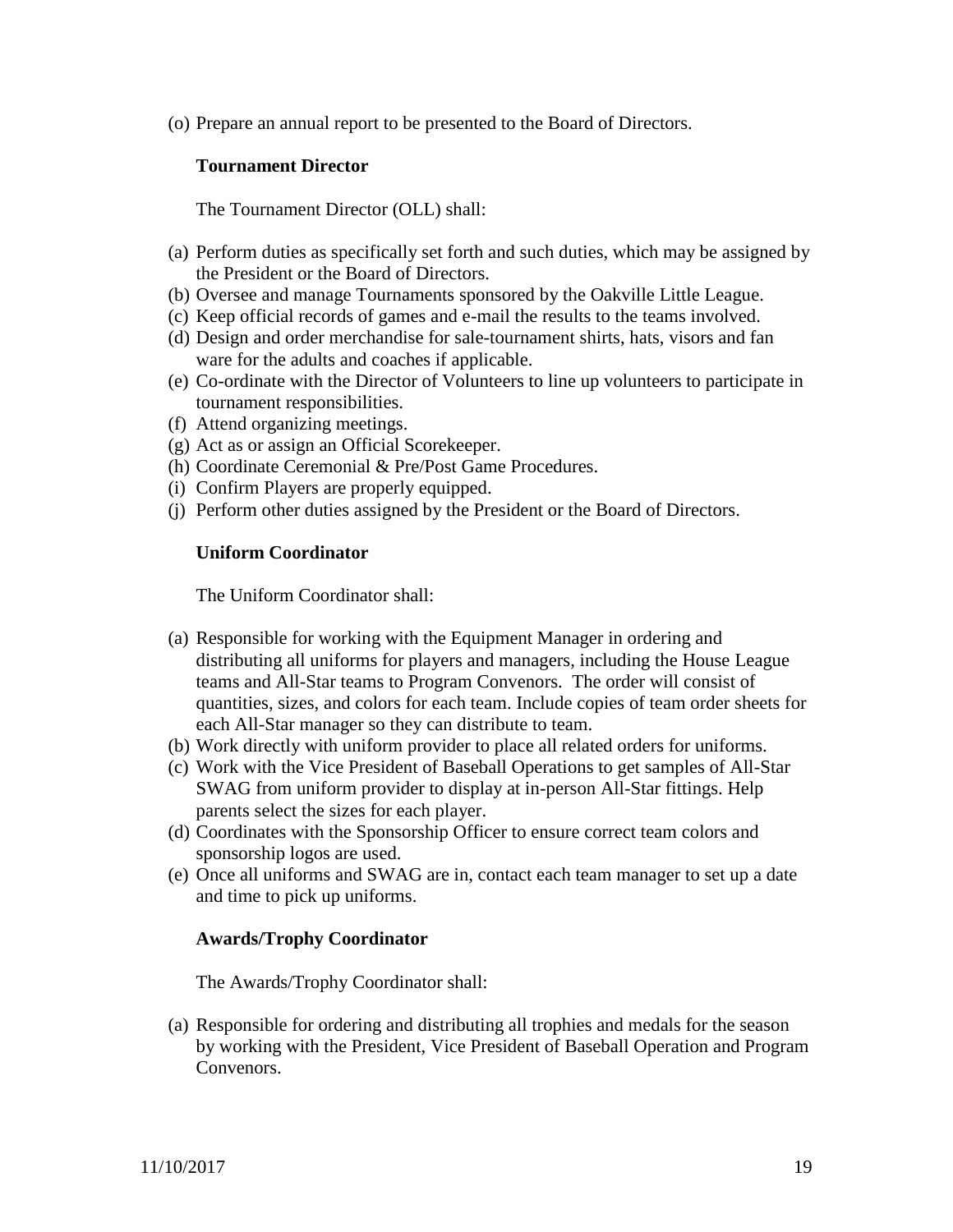#### **Program Convenors**

Blast Ball, T-Ball, Minor/Major, Intermediate/Junior/Senior/Big League, All-Star/Select and Challenger.

Each of the above named Convenors shall operate and assume responsibility for all matters concerning the operation of his/her own program of the league as set forth by the Board of Directors. He/She shall act within the framework of this constitution and the Rules and Regulations of Little League Baseball Inc., and Little League Canada. He/She shall bring before the Board of Directors any changes or concerns.

The Program Convenors shall:

- (a) Oversees all division convenors for those specific divisions applicable to the Division Convenor
- (b) Works with the Vice President of Baseball Operations and the Player Agent to create house league teams.
- (c) Provides feedback on umpires and coaches to the appropriate individuals within the league.
- (d) Oversee all division and or coach's meetings along with the division convenor.
- (e) In conjunction with the Vice President and Player Agent oversee the annual house league player evaluation process, player assignments to teams and all other player transaction or selection meetings.
- (f) He/She shall assist the President investigating complaints, irregularities, and conditions detrimental to The League and report thereon to the Board as circumstances warrant.
- (g) He/She shall communicate to the Board of Directors and Executive, such matters as deemed appropriate and make such suggestions as may tend to promote or improve their program.
- (h) He/She shall preside at the meetings of the Board of Directors, Executives and Members and assumes full responsibility for the operation of their program.
- (i) Prepare an annual report to be presented to the Board of Directors.

# **(j) THE LEAGUE COMMITTEES**

#### **(a) The Special Events Committee**

- 1. The committee is chaired by the Volunteer Director.
- 2. The committee is responsible for the planning and implementation of events such as Opening Day Ceremonies, Championship Days, etc.
- 3. The committee will submit all plans to President and the Executive Committee for review and the Board of Directors for approval.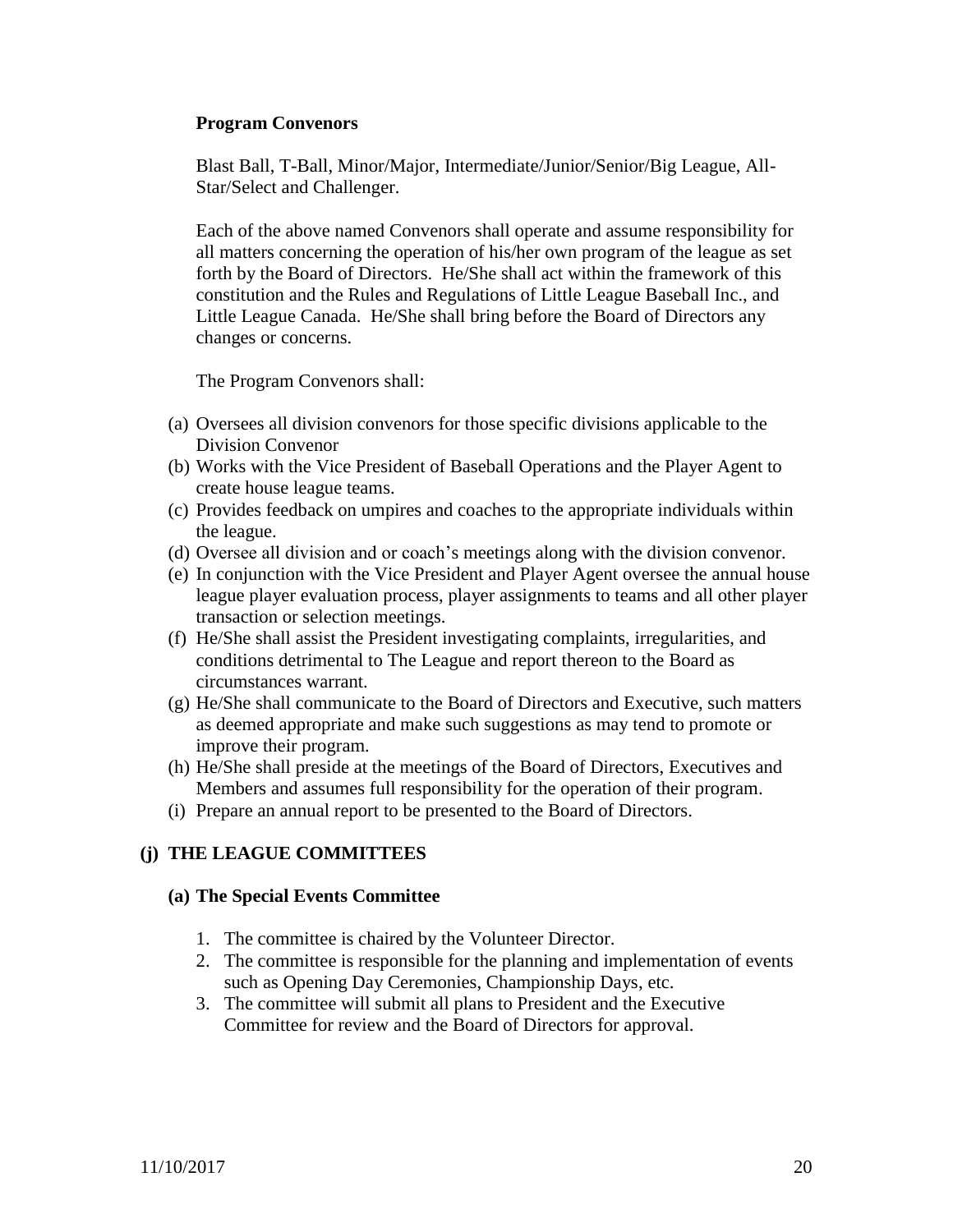#### **(b) The Protest Committee**

- 1. The Protest committee shall consist of the President, Vice President, Umpire-In-Chief, the Convenor of the program in which the protest has occurred, and one other impartial member of the Board of Directors. In extenuating circumstances, any mentioned above position directly involved with a protest shall be removed from the Protest Committee during that process.
- 2. The committee is responsible for reviewing any protests filed by a manager due to a perceived misapplication of the rules.

#### **(c) Additional Committees**

The Board of Directors has the power to appoint standing committees of The League and to delegate such powers to them as the Board shall deem advisable.

#### **(k) MANAGERS AND COACHES (GENERAL)**

(a) The following members of the Executive Committee are restricted from managing or coaching House League or All-Star/Select teams; the President, Umpire-In-Chief and the Player Agent. A Convenor may not manage or be a coach of a team in the program in which he/she is the Convenor.

#### **(l) MANAGERS AND COACHES (HOUSE LEAGUE)**

- (a) The President, Vice President, Player Agent and Program Convenor selects and appoints managers/coaches, with the approval of The Board of Directors.
- (b) All managers/coaches must submit an application form and undergo a Police Screening.
- (c) Shall be responsible for the actions of their team on the field.
- (d) Should continuously strive to improve their skills by attending baseball clinics when offered by The League.

#### **(m)MANAGERS AND COACHES (ALL-STAR/SELECT)**

The President, Vice President, Player Agent and Program Convenor selects and appoints All-Star/Select managers and coaches, with the approval of The Board of Directors. In extenuating circumstances, any mentioned above position directly involved with the selection of All-Star Managers/Coaches, shall be removed during that process.

- (a) All applicants must submit an application form, undergo a Police Screening, and go through an interview process.
- (b) The applicants are selected by a committee consisting of the President, Vice President, and All-star/Select Convenor, and up to 3 unbiased persons.
- (c) Shall be responsible for the actions of their team on and off the field.